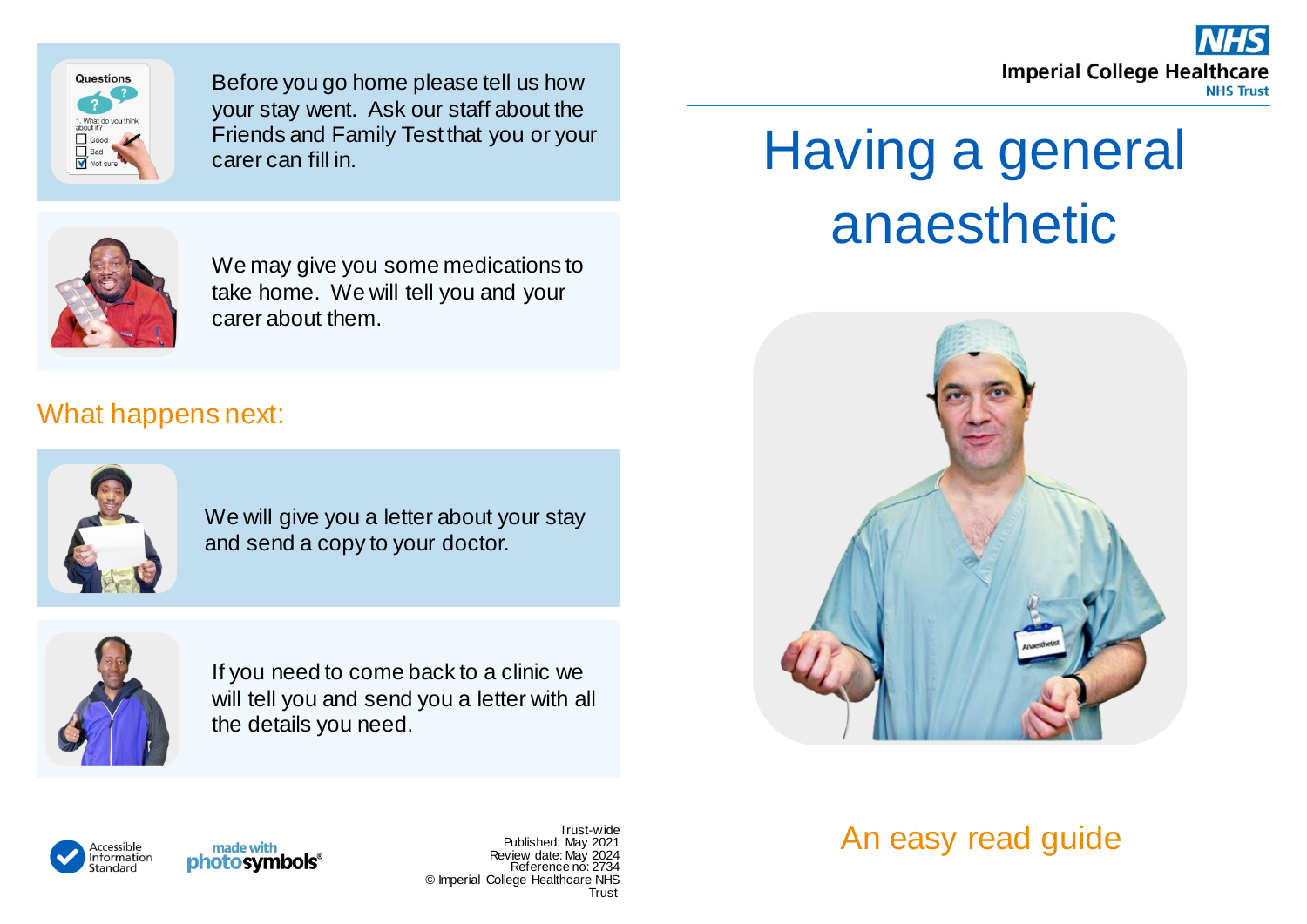

If you are ill, your doctor may say you need some tests or an operation to help you get better.

If you had an operation, you might need to stay in hospital for a day or two.

If you had a test like a scan you might be able to go home.





Because some people find tests frightening or because they might hurt, the doctor or nurse may decide that you need a general anaesthetic.

Your family or carer will be able to visit you.





Having a general anaesthetic means you will have medicines to make you go to sleep so that you do not feel anything.

You will have your own nurse looking after you on the ward. You can talk to them or to the nurse in charge.





On the day of your test or operation you will have to stop eating and drinking for about 6 hours before you come to hospital.

If you or your carer needs help while you are in hospital, ask one of the nurses to call the Patient Advice and Liaison Service (PALS).

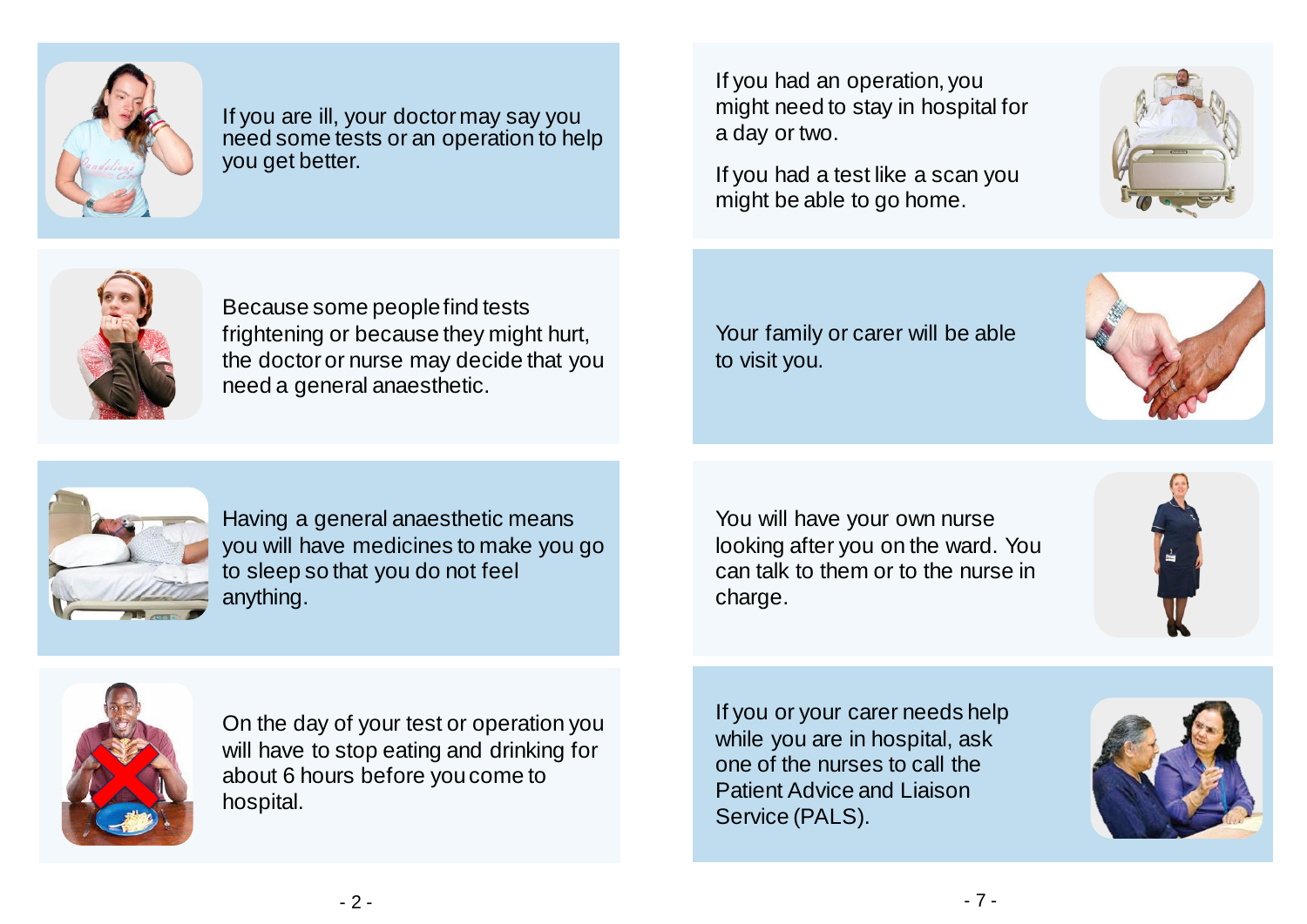

When you are more awake, a nurse and porter will take you back to the ward on a trolley. Your carer can come too.

You might be able to have some water. Your carer will tell you if you can.





On the ward, the nurses will look after you and check you are OK.

You will have received a letter telling you where to go in the hospital. You may bring your carer or a family member with you.





The nurses will check your blood pressure, heart rate and temperature. A nurse will ask you to put a hospital gown on.





If you are feeling hungry the nurse will bring you something to eat and drink, like tea and a biscuit.

The nurse will ask you and your carer some questions and will put a plastic bracelet on you with your name and date of birth. You need to keep this identity bracelet on.